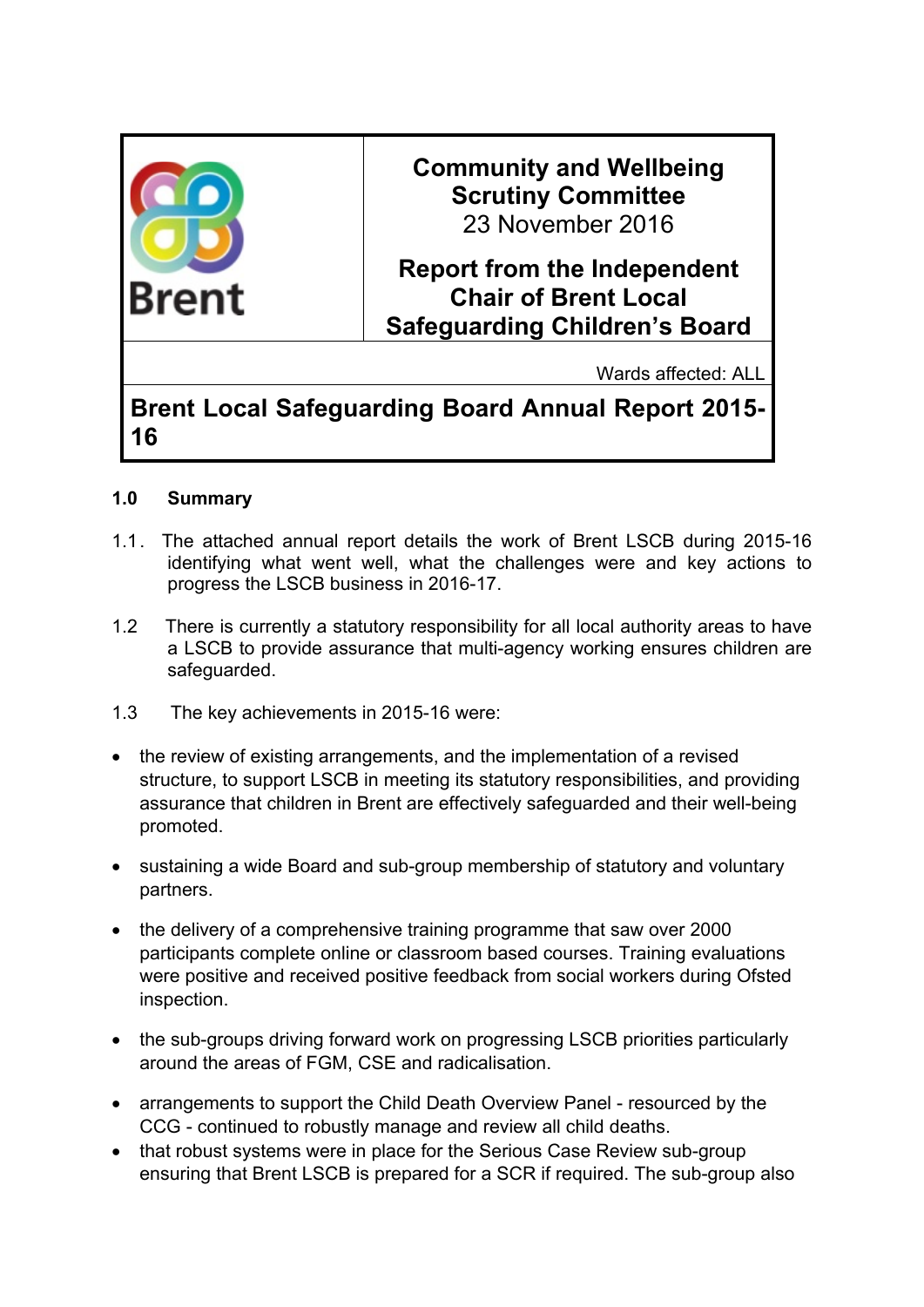considers serious incidents referring two, in 2015-16, to the National SCR Panel who confirmed the decision that they did not meet SCR criteria.

- the completion of a range of multi-agency audits linked to LSCB priorities.
- a review of Brent Family Front Door referrals identified the 4 priority areas for 2016-17.
- Brent LSCB promoted the Signs of Safety approach within multi-agency practice.
- 1.4 An Ofsted Inspection report published in November 2015 rated Brent LSCB as 'requiring improvement to be good'.
- 1.5 The completion of the annual report, and current work during 2016-17, has raised questions about the robustness of current arrangements and commitment of partners.
- 1.6 Going forward more effective partnership working and engagement is required to ensure that Brent LSCB can be assured children in Brent are effectively safeguarded

### **2.0 Recommendations**

- 2.1 Scrutiny notes this report and the content.
- 2.2 Scrutiny acknowledges the need for key strategic boards i.e. Safer Brent Partnership, Adult Safeguarding Board and the Children's Trust to work closely with Brent LSCB
- 2.3 Scrutiny supports the importance of partnership working to safeguarding children in Brent and the work of Brent LSCB.

# **3.0 Detail**

3.1 The progress of LSCB business plan is detailed in the report as well as the key challenges and propose actions for 2016-17.

# **4.0 Financial Implications**

- 4.1 The LSCB budget is funded from financial contributions from the separate agencies. These contributions vary in size and are sometimes only agreed by the partner agencies towards the end of the financial year. The London Borough of Brent provides the largest contribution both in terms of budget and services provided in kind.
- 4.2 Benchmarking the LSCB budget has revealed it is in the lowest quartile nationally.